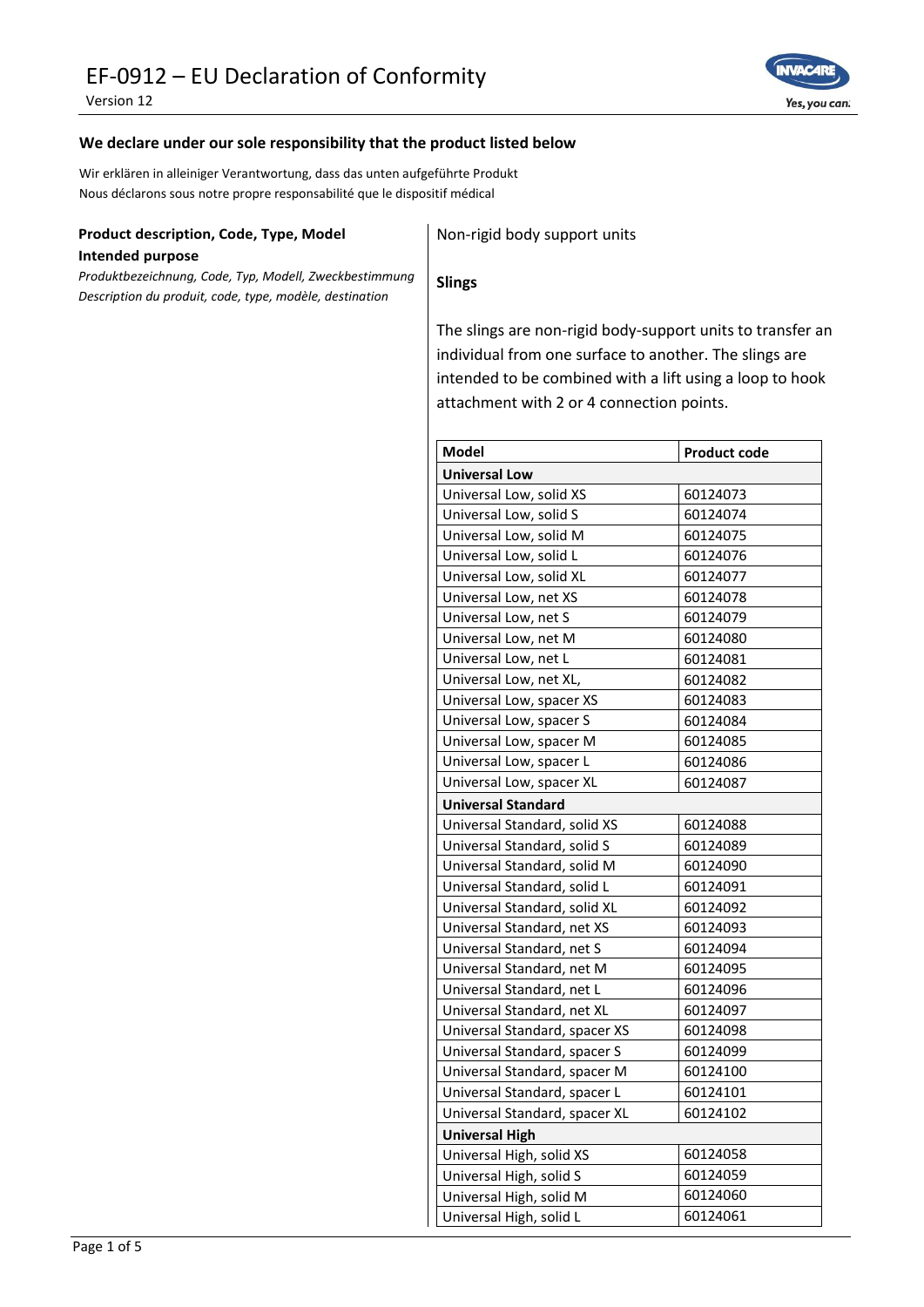

| <b>Model</b>                   | <b>Product code</b> |
|--------------------------------|---------------------|
| Universal High, solid XL       | 60124062            |
| Universal High, solid XXL      | 60125684            |
| Universal High, net XS         | 60124063            |
| Universal High, net S          | 60124064            |
| Universal High, net M          | 60124065            |
| Universal High, net L          | 60124066            |
| Universal High, net XL         | 60124067            |
| Universal High, spacer XS      | 60124068            |
| Universal High, spacer S       | 60124069            |
| Universal High, spacer M       | 60124070            |
| Universal High, spacer L       | 60124071            |
| Universal High, spacer XL      | 60124072            |
| <b>Universal High Plus</b>     |                     |
| Universal High Plus, solid XS, | 60124103            |
| Universal High Plus, solid S,  | 60124104            |
| Universal High Plus, solid M   | 60124105            |
| Universal High Plus, solid L   | 60124106            |
| Universal High Plus, solid XL  | 60124107            |
| Universal High Plus, net XS,   | 60124108            |
| Universal High Plus, net S,    | 60124109            |
| Universal High Plus, net M     | 60124110            |
| Universal High Plus, net L     | 60124111            |
| Universal High Plus, net XL    | 60124112            |
| Universal High Plus, spacer XS | 60124113            |
| Universal High Plus, spacer S  | 60124114            |
| Universal High Plus, spacer M  | 60124115            |
| Universal High Plus, spacer L  | 60124116            |
| Universal High Plus, spacer XL | 60124117            |
| <b>Dress Toileting</b>         |                     |
| Dress Toileting Low, solid XS  | 60123889            |
| Dress Toileting Low, solid S   | 60123890            |
| Dress Toileting Low, solid M   | 60123891            |
| Dress Toileting Low, solid L   | 60123892            |
| Dress Toileting Low, solid XL  | 60123893            |
| Dress Toileting High, solid XS | 60123894            |
| Dress Toileting High, solid S  | 60123895            |
| Dress Toileting High, solid M  | 60123896            |
| Dress Toileting High, solid L  | 60123897            |
| Dress Toileting High, solid XL | 60123898            |
| <b>Comfort Standard</b>        |                     |
| Comfort Standard, solid XS     | 60123839            |
| Comfort Standard, solid S      | 60123840            |
| Comfort Standard, solid M      | 60123841            |
| Comfort Standard, solid L      | 60123842            |
| Comfort Standard, solid XL     | 60123843            |
| Comfort Standard, net XS       | 60123844            |
| Comfort Standard, net S        | 60123845            |
| Comfort Standard, net M        | 60123846            |
| Comfort Standard, net L        | 60123847            |
| Comfort Standard, net XL       | 60123848            |
| Comfort Standard, spacer XS    | 60123849            |
| Comfort Standard, spacer S     | 60123850            |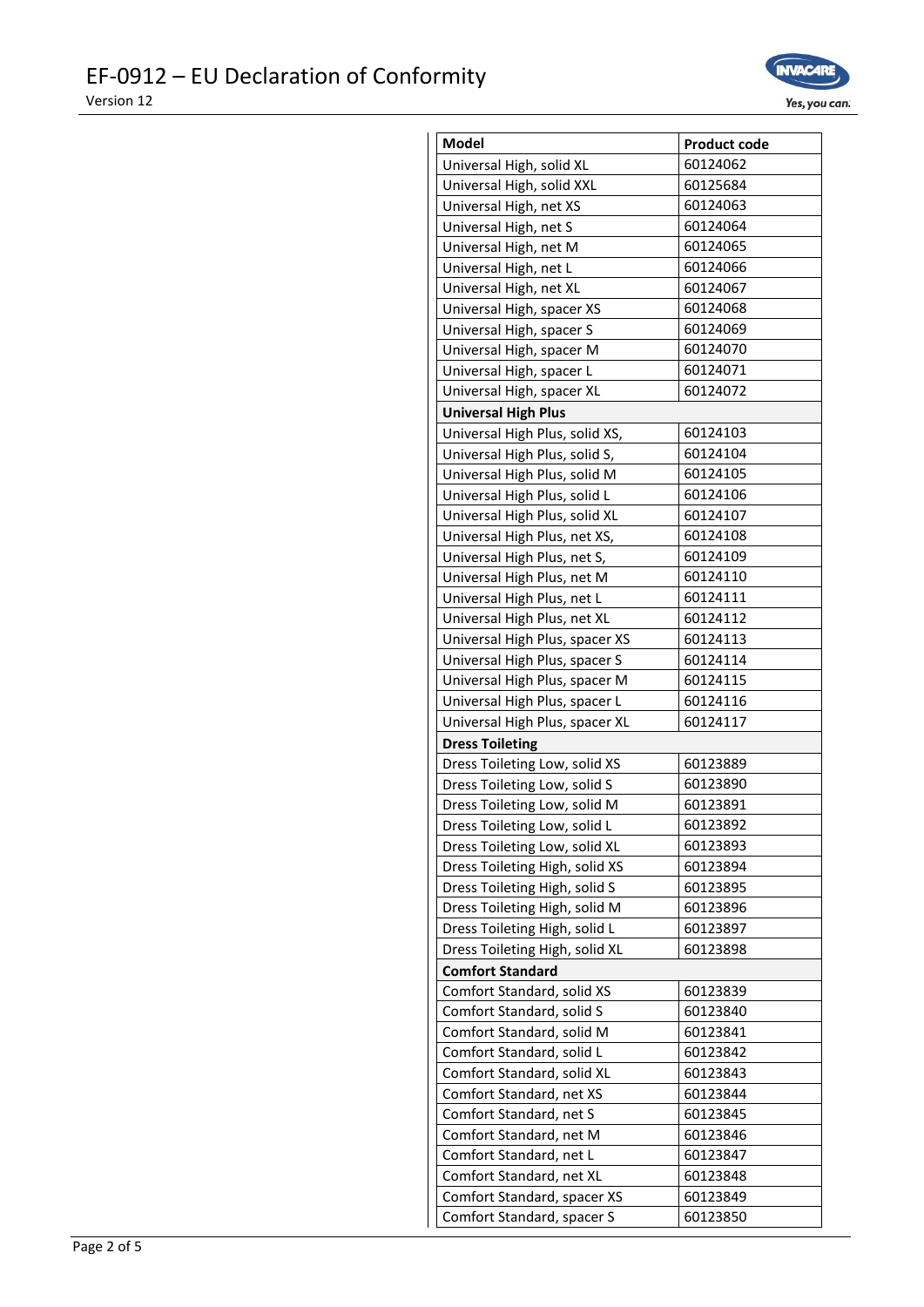

| Comfort Standard, spacer M<br>60123851<br>Comfort Standard, spacer L<br>60123852<br>Comfort Standard, spacer XL<br>60123853<br><b>Comfort High</b><br>Comfort High, solid XS<br>60123855<br>Comfort High, solid S<br>60123856<br>Comfort High, solid M<br>60123857<br>Comfort High, solid L<br>60123858<br>Comfort High, solid XL<br>60123859<br>Comfort High, net XS<br>60123860<br>Comfort High, net S<br>60123861<br>Comfort High, net M<br>60123862<br>Comfort High, net L<br>60123863<br>Comfort High, net XL<br>60123864<br>Comfort High, spacer XS<br>60123865<br>Comfort High, spacer S<br>60123866<br>Comfort High, spacer M<br>60123867<br>Comfort High, spacer L<br>60123868<br>60123869<br>Comfort High, spacer XL<br><b>Comfort In Situ</b><br>60121079<br>Comfort In Situ, solid XS<br>Comfort In Situ, solid S<br>60121080<br>Comfort In Situ, solid M<br>60121081<br>Comfort In Situ, solid L<br>60121082<br>Comfort In Situ, solid XL<br>60121083<br>Comfort In Situ, solid XXL<br>60125681<br>Comfort In Situ, net XS<br>60123775<br>Comfort In Situ, net S<br>60123776<br>Comfort In Situ, net M<br>60123777<br>Comfort In Situ, net L<br>60123778<br>Comfort In Situ, net XL<br>60123779<br>Comfort In Situ, net XXL<br>60128614<br>Comfort In Situ, spacer XS<br>60121084<br>Comfort In Situ, spacer S<br>60121085<br>Comfort In Situ, spacer M<br>60121086<br>Comfort In Situ, spacer L<br>60121087<br>Comfort In Situ, spacer XL<br>60123764<br>Easy-fit<br>Easy-fit, solid XS<br>60123927<br>Easy-fit, solid S<br>60123928<br>Easy-fit, solid M<br>60123929<br>60123930<br>Easy-fit, solid L<br>Easy-fit, solid XL<br>60123931<br>Easy-fit, spacer XS<br>60123932<br>Easy-fit, spacer S<br>60123933<br>Easy-fit, spacer M<br>60123934<br>Easy-fit, spacer L<br>60123935<br>Easy-fit, spacer XL<br>60123936<br>Amputee<br>Amputee, solid XS<br>60123879<br>Amputee, solid S<br>60123880<br>Amputee, solid M<br>60123881 |       |                     |
|------------------------------------------------------------------------------------------------------------------------------------------------------------------------------------------------------------------------------------------------------------------------------------------------------------------------------------------------------------------------------------------------------------------------------------------------------------------------------------------------------------------------------------------------------------------------------------------------------------------------------------------------------------------------------------------------------------------------------------------------------------------------------------------------------------------------------------------------------------------------------------------------------------------------------------------------------------------------------------------------------------------------------------------------------------------------------------------------------------------------------------------------------------------------------------------------------------------------------------------------------------------------------------------------------------------------------------------------------------------------------------------------------------------------------------------------------------------------------------------------------------------------------------------------------------------------------------------------------------------------------------------------------------------------------------------------------------------------------------------------------------------------------------------------------------------------------------------------------------------------------------------------------------------------------------------------|-------|---------------------|
|                                                                                                                                                                                                                                                                                                                                                                                                                                                                                                                                                                                                                                                                                                                                                                                                                                                                                                                                                                                                                                                                                                                                                                                                                                                                                                                                                                                                                                                                                                                                                                                                                                                                                                                                                                                                                                                                                                                                                | Model | <b>Product code</b> |
|                                                                                                                                                                                                                                                                                                                                                                                                                                                                                                                                                                                                                                                                                                                                                                                                                                                                                                                                                                                                                                                                                                                                                                                                                                                                                                                                                                                                                                                                                                                                                                                                                                                                                                                                                                                                                                                                                                                                                |       |                     |
|                                                                                                                                                                                                                                                                                                                                                                                                                                                                                                                                                                                                                                                                                                                                                                                                                                                                                                                                                                                                                                                                                                                                                                                                                                                                                                                                                                                                                                                                                                                                                                                                                                                                                                                                                                                                                                                                                                                                                |       |                     |
|                                                                                                                                                                                                                                                                                                                                                                                                                                                                                                                                                                                                                                                                                                                                                                                                                                                                                                                                                                                                                                                                                                                                                                                                                                                                                                                                                                                                                                                                                                                                                                                                                                                                                                                                                                                                                                                                                                                                                |       |                     |
|                                                                                                                                                                                                                                                                                                                                                                                                                                                                                                                                                                                                                                                                                                                                                                                                                                                                                                                                                                                                                                                                                                                                                                                                                                                                                                                                                                                                                                                                                                                                                                                                                                                                                                                                                                                                                                                                                                                                                |       |                     |
|                                                                                                                                                                                                                                                                                                                                                                                                                                                                                                                                                                                                                                                                                                                                                                                                                                                                                                                                                                                                                                                                                                                                                                                                                                                                                                                                                                                                                                                                                                                                                                                                                                                                                                                                                                                                                                                                                                                                                |       |                     |
|                                                                                                                                                                                                                                                                                                                                                                                                                                                                                                                                                                                                                                                                                                                                                                                                                                                                                                                                                                                                                                                                                                                                                                                                                                                                                                                                                                                                                                                                                                                                                                                                                                                                                                                                                                                                                                                                                                                                                |       |                     |
|                                                                                                                                                                                                                                                                                                                                                                                                                                                                                                                                                                                                                                                                                                                                                                                                                                                                                                                                                                                                                                                                                                                                                                                                                                                                                                                                                                                                                                                                                                                                                                                                                                                                                                                                                                                                                                                                                                                                                |       |                     |
|                                                                                                                                                                                                                                                                                                                                                                                                                                                                                                                                                                                                                                                                                                                                                                                                                                                                                                                                                                                                                                                                                                                                                                                                                                                                                                                                                                                                                                                                                                                                                                                                                                                                                                                                                                                                                                                                                                                                                |       |                     |
|                                                                                                                                                                                                                                                                                                                                                                                                                                                                                                                                                                                                                                                                                                                                                                                                                                                                                                                                                                                                                                                                                                                                                                                                                                                                                                                                                                                                                                                                                                                                                                                                                                                                                                                                                                                                                                                                                                                                                |       |                     |
|                                                                                                                                                                                                                                                                                                                                                                                                                                                                                                                                                                                                                                                                                                                                                                                                                                                                                                                                                                                                                                                                                                                                                                                                                                                                                                                                                                                                                                                                                                                                                                                                                                                                                                                                                                                                                                                                                                                                                |       |                     |
|                                                                                                                                                                                                                                                                                                                                                                                                                                                                                                                                                                                                                                                                                                                                                                                                                                                                                                                                                                                                                                                                                                                                                                                                                                                                                                                                                                                                                                                                                                                                                                                                                                                                                                                                                                                                                                                                                                                                                |       |                     |
|                                                                                                                                                                                                                                                                                                                                                                                                                                                                                                                                                                                                                                                                                                                                                                                                                                                                                                                                                                                                                                                                                                                                                                                                                                                                                                                                                                                                                                                                                                                                                                                                                                                                                                                                                                                                                                                                                                                                                |       |                     |
|                                                                                                                                                                                                                                                                                                                                                                                                                                                                                                                                                                                                                                                                                                                                                                                                                                                                                                                                                                                                                                                                                                                                                                                                                                                                                                                                                                                                                                                                                                                                                                                                                                                                                                                                                                                                                                                                                                                                                |       |                     |
|                                                                                                                                                                                                                                                                                                                                                                                                                                                                                                                                                                                                                                                                                                                                                                                                                                                                                                                                                                                                                                                                                                                                                                                                                                                                                                                                                                                                                                                                                                                                                                                                                                                                                                                                                                                                                                                                                                                                                |       |                     |
|                                                                                                                                                                                                                                                                                                                                                                                                                                                                                                                                                                                                                                                                                                                                                                                                                                                                                                                                                                                                                                                                                                                                                                                                                                                                                                                                                                                                                                                                                                                                                                                                                                                                                                                                                                                                                                                                                                                                                |       |                     |
|                                                                                                                                                                                                                                                                                                                                                                                                                                                                                                                                                                                                                                                                                                                                                                                                                                                                                                                                                                                                                                                                                                                                                                                                                                                                                                                                                                                                                                                                                                                                                                                                                                                                                                                                                                                                                                                                                                                                                |       |                     |
|                                                                                                                                                                                                                                                                                                                                                                                                                                                                                                                                                                                                                                                                                                                                                                                                                                                                                                                                                                                                                                                                                                                                                                                                                                                                                                                                                                                                                                                                                                                                                                                                                                                                                                                                                                                                                                                                                                                                                |       |                     |
|                                                                                                                                                                                                                                                                                                                                                                                                                                                                                                                                                                                                                                                                                                                                                                                                                                                                                                                                                                                                                                                                                                                                                                                                                                                                                                                                                                                                                                                                                                                                                                                                                                                                                                                                                                                                                                                                                                                                                |       |                     |
|                                                                                                                                                                                                                                                                                                                                                                                                                                                                                                                                                                                                                                                                                                                                                                                                                                                                                                                                                                                                                                                                                                                                                                                                                                                                                                                                                                                                                                                                                                                                                                                                                                                                                                                                                                                                                                                                                                                                                |       |                     |
|                                                                                                                                                                                                                                                                                                                                                                                                                                                                                                                                                                                                                                                                                                                                                                                                                                                                                                                                                                                                                                                                                                                                                                                                                                                                                                                                                                                                                                                                                                                                                                                                                                                                                                                                                                                                                                                                                                                                                |       |                     |
|                                                                                                                                                                                                                                                                                                                                                                                                                                                                                                                                                                                                                                                                                                                                                                                                                                                                                                                                                                                                                                                                                                                                                                                                                                                                                                                                                                                                                                                                                                                                                                                                                                                                                                                                                                                                                                                                                                                                                |       |                     |
|                                                                                                                                                                                                                                                                                                                                                                                                                                                                                                                                                                                                                                                                                                                                                                                                                                                                                                                                                                                                                                                                                                                                                                                                                                                                                                                                                                                                                                                                                                                                                                                                                                                                                                                                                                                                                                                                                                                                                |       |                     |
|                                                                                                                                                                                                                                                                                                                                                                                                                                                                                                                                                                                                                                                                                                                                                                                                                                                                                                                                                                                                                                                                                                                                                                                                                                                                                                                                                                                                                                                                                                                                                                                                                                                                                                                                                                                                                                                                                                                                                |       |                     |
|                                                                                                                                                                                                                                                                                                                                                                                                                                                                                                                                                                                                                                                                                                                                                                                                                                                                                                                                                                                                                                                                                                                                                                                                                                                                                                                                                                                                                                                                                                                                                                                                                                                                                                                                                                                                                                                                                                                                                |       |                     |
|                                                                                                                                                                                                                                                                                                                                                                                                                                                                                                                                                                                                                                                                                                                                                                                                                                                                                                                                                                                                                                                                                                                                                                                                                                                                                                                                                                                                                                                                                                                                                                                                                                                                                                                                                                                                                                                                                                                                                |       |                     |
|                                                                                                                                                                                                                                                                                                                                                                                                                                                                                                                                                                                                                                                                                                                                                                                                                                                                                                                                                                                                                                                                                                                                                                                                                                                                                                                                                                                                                                                                                                                                                                                                                                                                                                                                                                                                                                                                                                                                                |       |                     |
|                                                                                                                                                                                                                                                                                                                                                                                                                                                                                                                                                                                                                                                                                                                                                                                                                                                                                                                                                                                                                                                                                                                                                                                                                                                                                                                                                                                                                                                                                                                                                                                                                                                                                                                                                                                                                                                                                                                                                |       |                     |
|                                                                                                                                                                                                                                                                                                                                                                                                                                                                                                                                                                                                                                                                                                                                                                                                                                                                                                                                                                                                                                                                                                                                                                                                                                                                                                                                                                                                                                                                                                                                                                                                                                                                                                                                                                                                                                                                                                                                                |       |                     |
|                                                                                                                                                                                                                                                                                                                                                                                                                                                                                                                                                                                                                                                                                                                                                                                                                                                                                                                                                                                                                                                                                                                                                                                                                                                                                                                                                                                                                                                                                                                                                                                                                                                                                                                                                                                                                                                                                                                                                |       |                     |
|                                                                                                                                                                                                                                                                                                                                                                                                                                                                                                                                                                                                                                                                                                                                                                                                                                                                                                                                                                                                                                                                                                                                                                                                                                                                                                                                                                                                                                                                                                                                                                                                                                                                                                                                                                                                                                                                                                                                                |       |                     |
|                                                                                                                                                                                                                                                                                                                                                                                                                                                                                                                                                                                                                                                                                                                                                                                                                                                                                                                                                                                                                                                                                                                                                                                                                                                                                                                                                                                                                                                                                                                                                                                                                                                                                                                                                                                                                                                                                                                                                |       |                     |
|                                                                                                                                                                                                                                                                                                                                                                                                                                                                                                                                                                                                                                                                                                                                                                                                                                                                                                                                                                                                                                                                                                                                                                                                                                                                                                                                                                                                                                                                                                                                                                                                                                                                                                                                                                                                                                                                                                                                                |       |                     |
|                                                                                                                                                                                                                                                                                                                                                                                                                                                                                                                                                                                                                                                                                                                                                                                                                                                                                                                                                                                                                                                                                                                                                                                                                                                                                                                                                                                                                                                                                                                                                                                                                                                                                                                                                                                                                                                                                                                                                |       |                     |
|                                                                                                                                                                                                                                                                                                                                                                                                                                                                                                                                                                                                                                                                                                                                                                                                                                                                                                                                                                                                                                                                                                                                                                                                                                                                                                                                                                                                                                                                                                                                                                                                                                                                                                                                                                                                                                                                                                                                                |       |                     |
|                                                                                                                                                                                                                                                                                                                                                                                                                                                                                                                                                                                                                                                                                                                                                                                                                                                                                                                                                                                                                                                                                                                                                                                                                                                                                                                                                                                                                                                                                                                                                                                                                                                                                                                                                                                                                                                                                                                                                |       |                     |
|                                                                                                                                                                                                                                                                                                                                                                                                                                                                                                                                                                                                                                                                                                                                                                                                                                                                                                                                                                                                                                                                                                                                                                                                                                                                                                                                                                                                                                                                                                                                                                                                                                                                                                                                                                                                                                                                                                                                                |       |                     |
|                                                                                                                                                                                                                                                                                                                                                                                                                                                                                                                                                                                                                                                                                                                                                                                                                                                                                                                                                                                                                                                                                                                                                                                                                                                                                                                                                                                                                                                                                                                                                                                                                                                                                                                                                                                                                                                                                                                                                |       |                     |
|                                                                                                                                                                                                                                                                                                                                                                                                                                                                                                                                                                                                                                                                                                                                                                                                                                                                                                                                                                                                                                                                                                                                                                                                                                                                                                                                                                                                                                                                                                                                                                                                                                                                                                                                                                                                                                                                                                                                                |       |                     |
|                                                                                                                                                                                                                                                                                                                                                                                                                                                                                                                                                                                                                                                                                                                                                                                                                                                                                                                                                                                                                                                                                                                                                                                                                                                                                                                                                                                                                                                                                                                                                                                                                                                                                                                                                                                                                                                                                                                                                |       |                     |
|                                                                                                                                                                                                                                                                                                                                                                                                                                                                                                                                                                                                                                                                                                                                                                                                                                                                                                                                                                                                                                                                                                                                                                                                                                                                                                                                                                                                                                                                                                                                                                                                                                                                                                                                                                                                                                                                                                                                                |       |                     |
|                                                                                                                                                                                                                                                                                                                                                                                                                                                                                                                                                                                                                                                                                                                                                                                                                                                                                                                                                                                                                                                                                                                                                                                                                                                                                                                                                                                                                                                                                                                                                                                                                                                                                                                                                                                                                                                                                                                                                |       |                     |
|                                                                                                                                                                                                                                                                                                                                                                                                                                                                                                                                                                                                                                                                                                                                                                                                                                                                                                                                                                                                                                                                                                                                                                                                                                                                                                                                                                                                                                                                                                                                                                                                                                                                                                                                                                                                                                                                                                                                                |       |                     |
|                                                                                                                                                                                                                                                                                                                                                                                                                                                                                                                                                                                                                                                                                                                                                                                                                                                                                                                                                                                                                                                                                                                                                                                                                                                                                                                                                                                                                                                                                                                                                                                                                                                                                                                                                                                                                                                                                                                                                |       |                     |
|                                                                                                                                                                                                                                                                                                                                                                                                                                                                                                                                                                                                                                                                                                                                                                                                                                                                                                                                                                                                                                                                                                                                                                                                                                                                                                                                                                                                                                                                                                                                                                                                                                                                                                                                                                                                                                                                                                                                                |       |                     |
|                                                                                                                                                                                                                                                                                                                                                                                                                                                                                                                                                                                                                                                                                                                                                                                                                                                                                                                                                                                                                                                                                                                                                                                                                                                                                                                                                                                                                                                                                                                                                                                                                                                                                                                                                                                                                                                                                                                                                |       |                     |
|                                                                                                                                                                                                                                                                                                                                                                                                                                                                                                                                                                                                                                                                                                                                                                                                                                                                                                                                                                                                                                                                                                                                                                                                                                                                                                                                                                                                                                                                                                                                                                                                                                                                                                                                                                                                                                                                                                                                                |       |                     |
|                                                                                                                                                                                                                                                                                                                                                                                                                                                                                                                                                                                                                                                                                                                                                                                                                                                                                                                                                                                                                                                                                                                                                                                                                                                                                                                                                                                                                                                                                                                                                                                                                                                                                                                                                                                                                                                                                                                                                |       |                     |
|                                                                                                                                                                                                                                                                                                                                                                                                                                                                                                                                                                                                                                                                                                                                                                                                                                                                                                                                                                                                                                                                                                                                                                                                                                                                                                                                                                                                                                                                                                                                                                                                                                                                                                                                                                                                                                                                                                                                                |       |                     |
|                                                                                                                                                                                                                                                                                                                                                                                                                                                                                                                                                                                                                                                                                                                                                                                                                                                                                                                                                                                                                                                                                                                                                                                                                                                                                                                                                                                                                                                                                                                                                                                                                                                                                                                                                                                                                                                                                                                                                |       |                     |
|                                                                                                                                                                                                                                                                                                                                                                                                                                                                                                                                                                                                                                                                                                                                                                                                                                                                                                                                                                                                                                                                                                                                                                                                                                                                                                                                                                                                                                                                                                                                                                                                                                                                                                                                                                                                                                                                                                                                                |       |                     |
|                                                                                                                                                                                                                                                                                                                                                                                                                                                                                                                                                                                                                                                                                                                                                                                                                                                                                                                                                                                                                                                                                                                                                                                                                                                                                                                                                                                                                                                                                                                                                                                                                                                                                                                                                                                                                                                                                                                                                |       |                     |
|                                                                                                                                                                                                                                                                                                                                                                                                                                                                                                                                                                                                                                                                                                                                                                                                                                                                                                                                                                                                                                                                                                                                                                                                                                                                                                                                                                                                                                                                                                                                                                                                                                                                                                                                                                                                                                                                                                                                                |       |                     |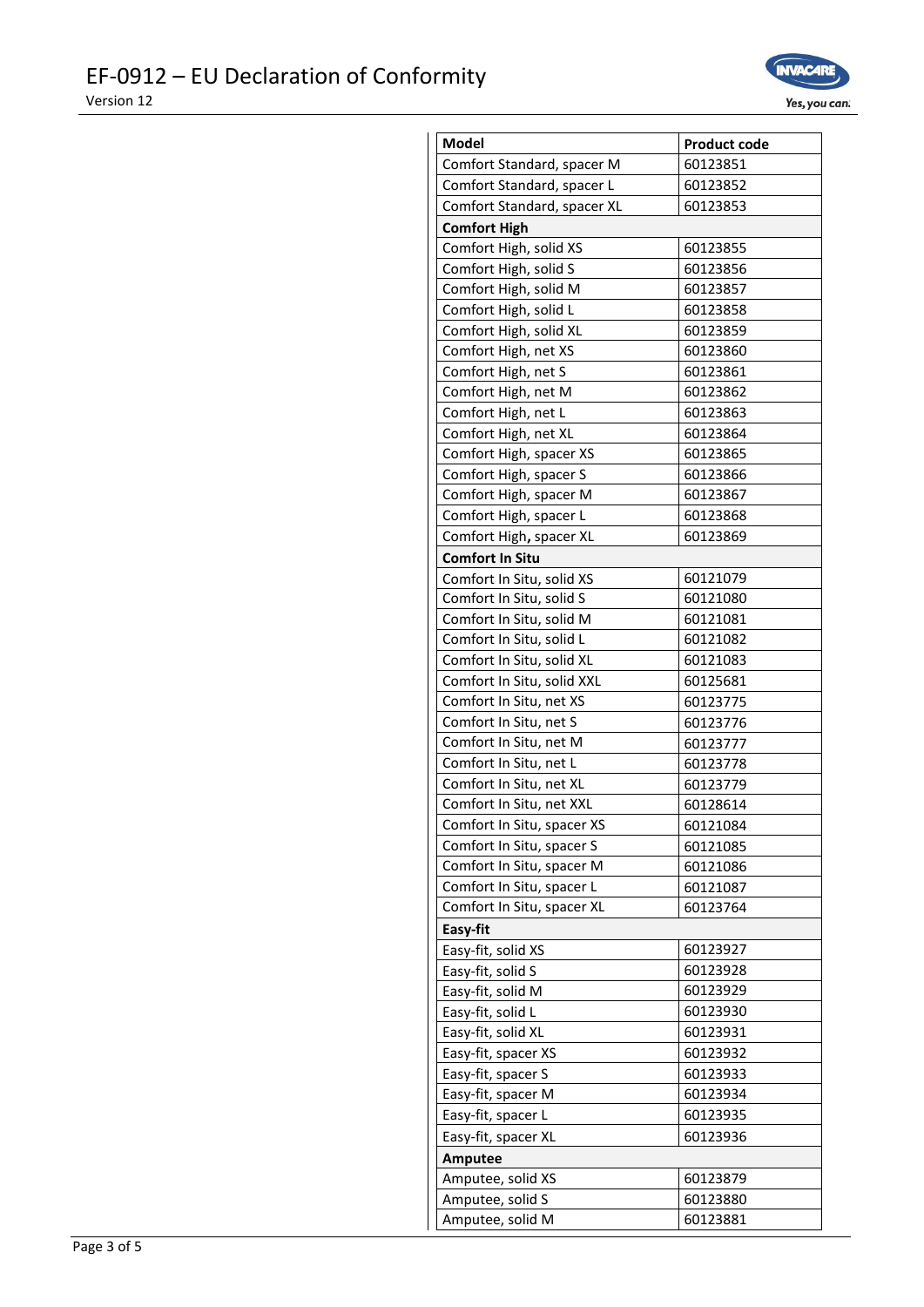

| <b>Model</b>                     | <b>Product code</b> |  |
|----------------------------------|---------------------|--|
| Amputee, solid L                 | 60123882            |  |
| Amputee, solid XL                | 60123883            |  |
| <b>Standing Transfer Vest</b>    |                     |  |
| <b>Model</b>                     | <b>Product code</b> |  |
| Standing Transfer Vest, solid XS | 60124128            |  |
| Standing Transfer Vest, solid S  | 60124129            |  |
| Standing Transfer Vest, solid M  | 60124130            |  |
| Standing Transfer Vest, solid L  | 60124131            |  |
| Standing Transfer Vest, solid XL | 60124132            |  |
| <b>Stand Assist Sling</b>        |                     |  |
| Stand Assist, solid XS           | 60126831            |  |
| Stand Assist, solid S            | 60123941            |  |
| Stand Assist, solid M            | 60123942            |  |
| Stand Assist, solid L            | 60123943            |  |
| Stand Assist, solid XL           | 60123944            |  |
| <b>Transfer Stand Assist</b>     |                     |  |
| Transfer Stand Assist, solid S   | 60123945            |  |
| Transfer Stand Assist, solid M   | 60123946            |  |
| Transfer Stand Assist, solid L   | 60123947            |  |
| Transfer Stand Assist, solid XL  | 60123948            |  |
| <b>Light Transfer Support</b>    |                     |  |
| Light Transfer Support           | 60125891            |  |

**manufactured by:** *hergestellt durch: fabriqué par:*

**Single registration number (SRN)** PT-MF-000006551

**Basic UDI-DI:** 5600494SLINGSXU

## **Invacare Portugal, Lda.**

Rua da Estrada Velha, 949 4465-784 Leça do Balio Portugal

Not applicable

## **meets all the provisions of the Regulation (EU) 2017/745 on medical devices, especially Annex I - III, which apply to it.**

*allen Anforderungen der Verordnung (EU) 2017/745 über Medizinprodukte, insbesondere Anhang I - III, entspricht, die anwendbar sind. remplit toutes les exigences du Règlement (UE) 2017/745 relatif aux dispositifs médicaux, en particulier annexe I - III, qui le concernent.*

| <b>Device Classification according to Annex VIII</b> | Class I  |  |
|------------------------------------------------------|----------|--|
| Produktklassifizierung nach Anhana VIII              | Klasse I |  |
| Classification selon l'annexe VIII                   | Classe I |  |

## **Appliedharmonisedstandards, common specifications, national standards or other normativedocuments**

*Angewandte harmonisierte Normen, gemeinsame Spezifikationen nationaleNormen oder andere normative Dokumente Normes harmonisées, spécifications communes, normes nationales et autres documents normatifs appliqués*

ISO 10535:2006, Hoists for the transfer of disabled persons - Requirements and test methods